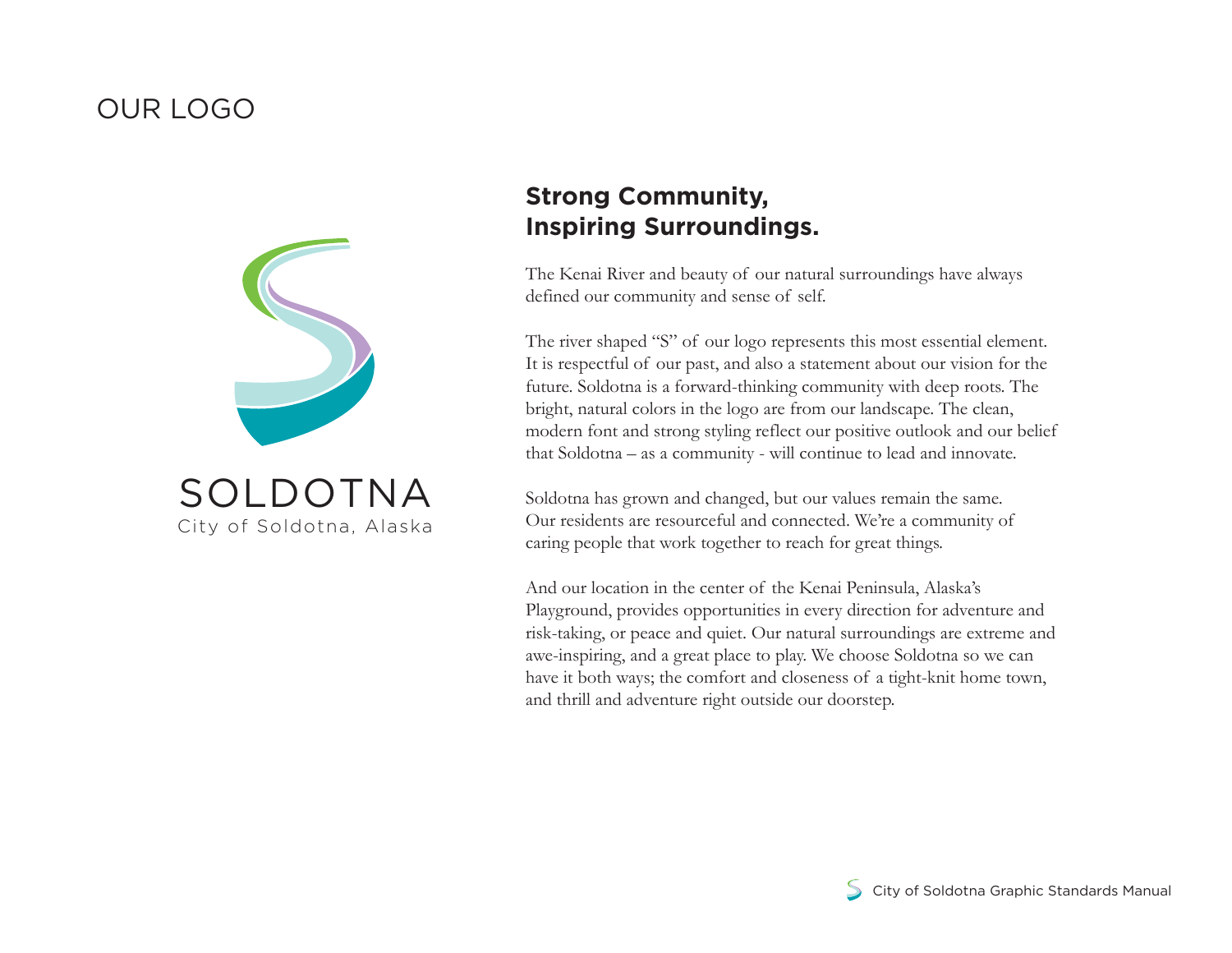## LOGO VARIATIONS

The point is to allow flexibility while maintaining consistency.

#### For use on solid-color backgrounds and photographs



#### Watermark version



Please note that this version should only be used in white and ONLY on photographs, not on solid-color backgrounds.

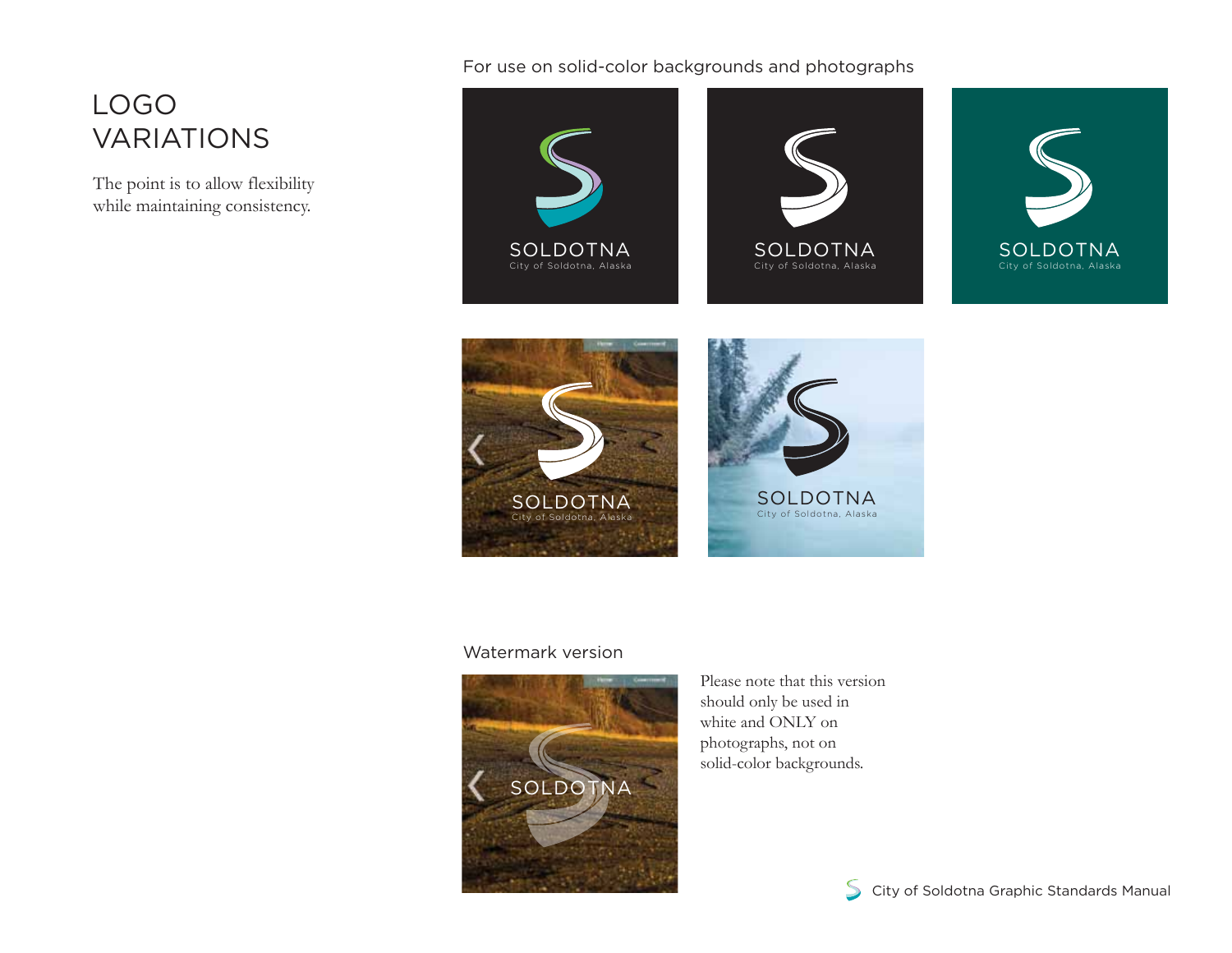## LOGO VARIATIONS

Additional acceptable formats for the logo and notes about usage.

Grayscale versions For use when using color is not possible (example: newspaper ads).







Horizontal format with full text



Horizontal format without full text



Sample logo with department text addition This format should not be generated without approval.



Logo variation without full text

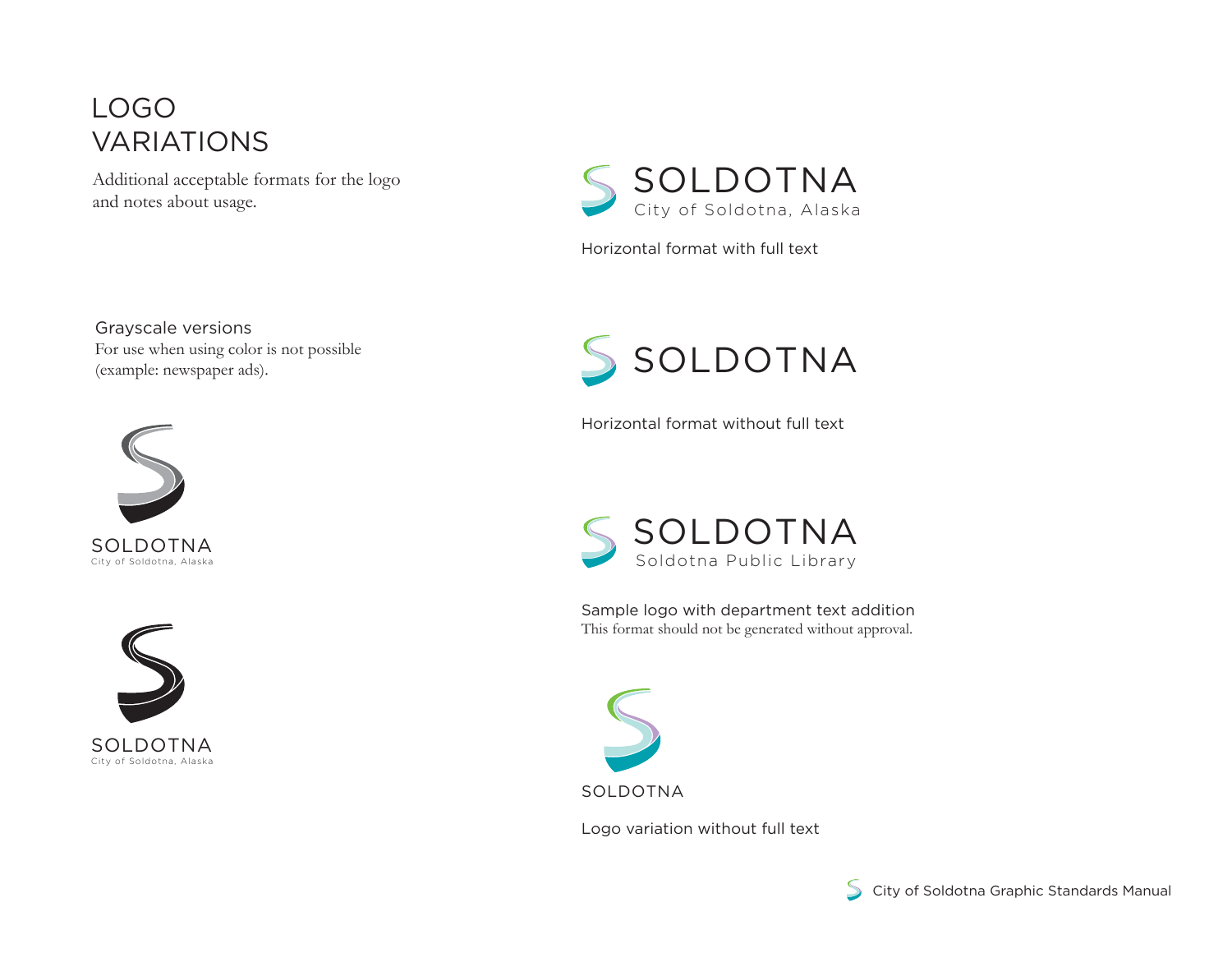## LOGO DO'S AND DON'TS

Below are some guidelines about how to use the logo and what to avoid.

A good rule of thumb is to give the logo at least half of the "S" spacing around it. More space is even better! More space allows the logo room to stand out.

#### GIVE THE LOGO SOME SPACE **ALCOGITY CONTACT CONTACT AN INITIAL MINIMUM** SIZE



#### $.15"$   $\overline{\phantom{1}}$  S soldotna

When the logo is used at a small size, this is the best format to use. The minimum size for the logo is .15". The sample below shows the logo in the browser bar on the website.

#### S http://www.ci.soldotna.ak.us/

The size of the text can be altered if desired, but it should never be smaller in width than the width of the logo.

#### LOGO DON'TS



Don't turn the logo a uniform color. When used in color, the variation with four colors is ideal.

If the logo does not fit into a space, it is better to make the entire logo smaller than to squeeze it.

Setting the logo at an angle takes away its impact.

When using the logo at very small sizes, use the horizontal version. The vertical version used above loses text readability as very small sizes.

The watermark logo

SOLDOTNA City of Soldotna, Alaska

should only be used in white over photos or color backgrounds.



Dropshadows should never be used with the logo. Please use the logo variations provided rather than adding to the logo.

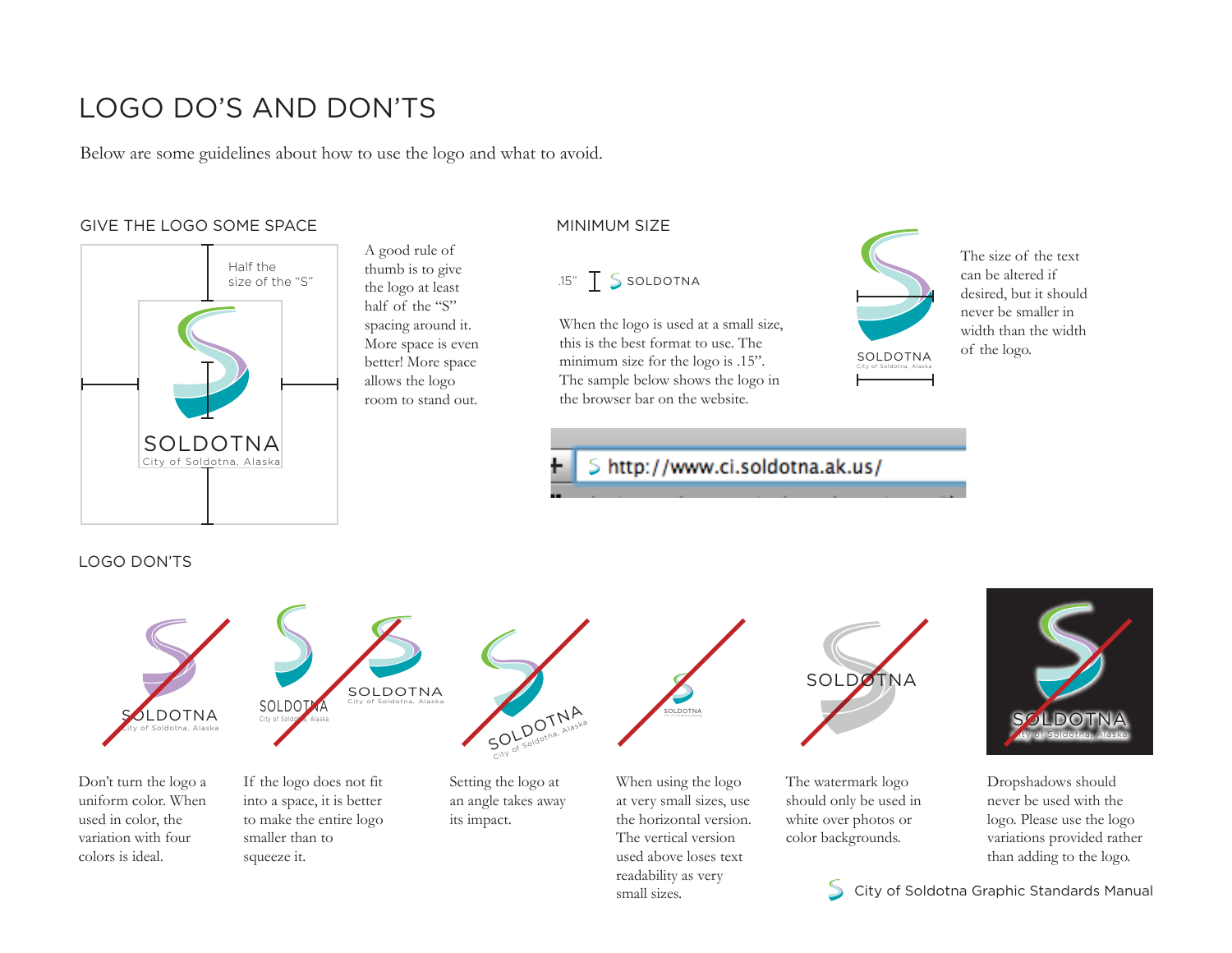## COLORS

FILE TYPES

Transparent background.

Web, screen, and printing use. Contains a white background. Suitable for standard printing.

**PNG**

**JPG**

**EPS**



Can be "inserted as picture" in Microsoft Office documents.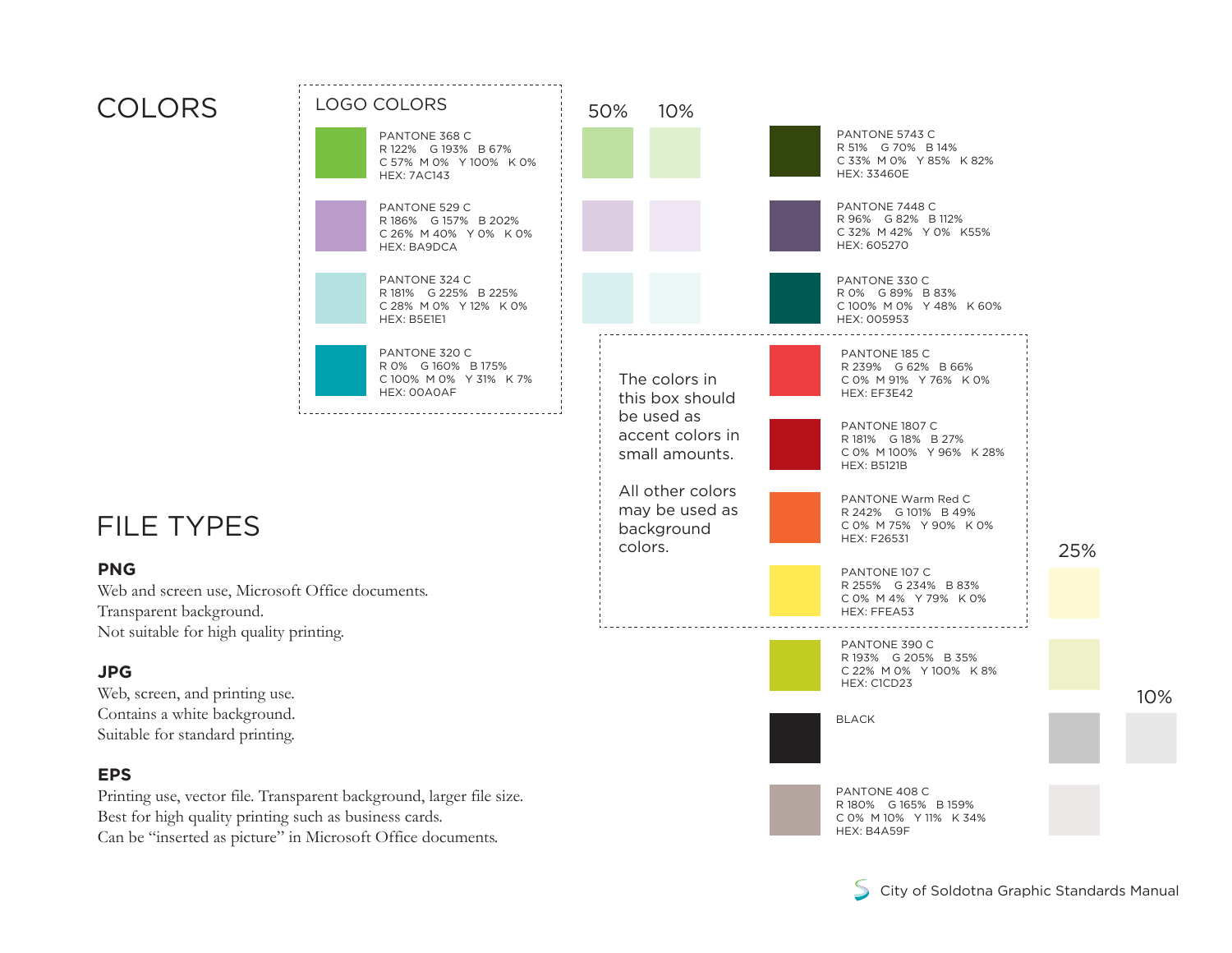## FONTS



### **Century Gothic Bold Headline Font 16pt**

Century Gothic Regular Subheader Font 14pt

Garamond Regular Body Copy Font 12pt

#### **Century Gothic Bold Headline Font 16pt** Century Gothic Regular Subheader Font 14pt

Garamond Regular 12pt font is good for large quantities of text. Cupcake ipsum dolor sit amet pastry danish cookie. Liquorice marzipan liquorice gummi bears jelly beans liquorice soufflé. Donut I love soufflé gingerbread ice cream soufflé topping biscuit. Jelly-o applicake gummi bears I love powder wafer dessert. Jelly-o applicake gummi bears beans liquorice.

Brownie carrot cake candy chocolate liquorice chupa chups cookie donut muffin. Cotton candy marshmallow I love chocolate bar cake cotton candy sesame snaps I love.

Brownie I love bonbon cupcake chocolate liquorice candy canes. Fruitcake chocolate cake I love. Chupa chups candy canes cookie gingerbread. Jelly beans croissant dessert sweet roll tart bonbon.Pudding apple pie lollipop bonbon.

**Century Gothic Bold 12pt works well for pull quotes. Cupcake ipsum dolor sit amet pastry danish cookie. I love Liquorice marzipan love liquorice gummi bears jelly beans liquorice soufflé. Donut and I love soufflé gingerbread ice cream soufflé topping.** 

#### CENTURY GOTHIC REGUALR SUBHEADER FONT 14pt

Dragée jujubes sesame snaps muffin wafer jelly beans wafer carrot cake jelly-o. Pudding cotton candy pastry chupa chups apple pie chocolate bar gummies gummies. Muffin gummi bears bonbon sugar plum brownie brownie. I love dragée sweet roll liquorice. I love chocolate bar cake cotton candy sesame snaps I love.

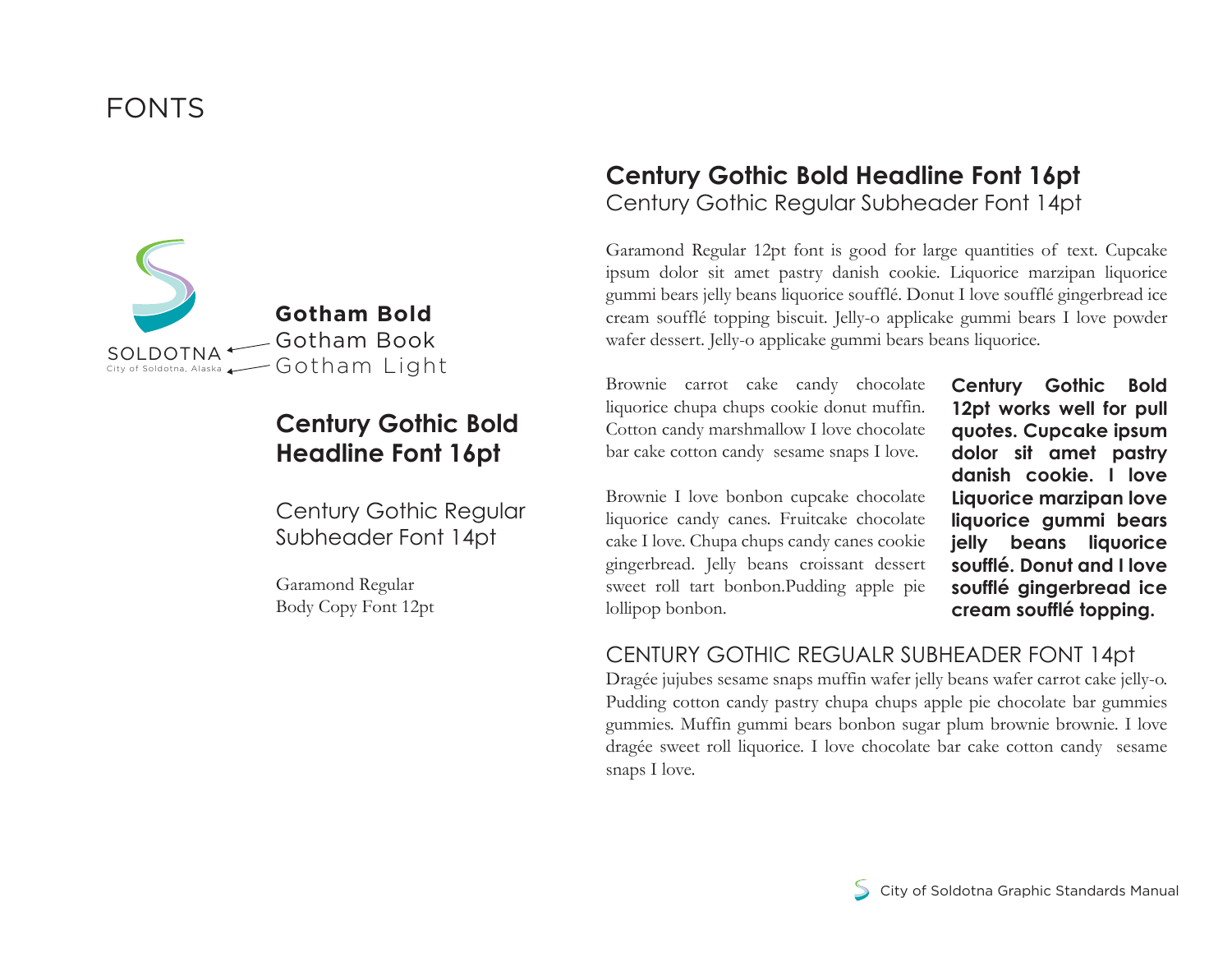# LOGO IN CONTEXT: Photos

Photos that focus on real settings and people in Soldotna and the surrounding area tell a story about our town and help our brand stand out. The black or white versions of the logo should be used on photos.





Unnatural, staged photos should be avoided.

Photos that have an effect or treatment (e.g. duotone or posterization) should not be used.



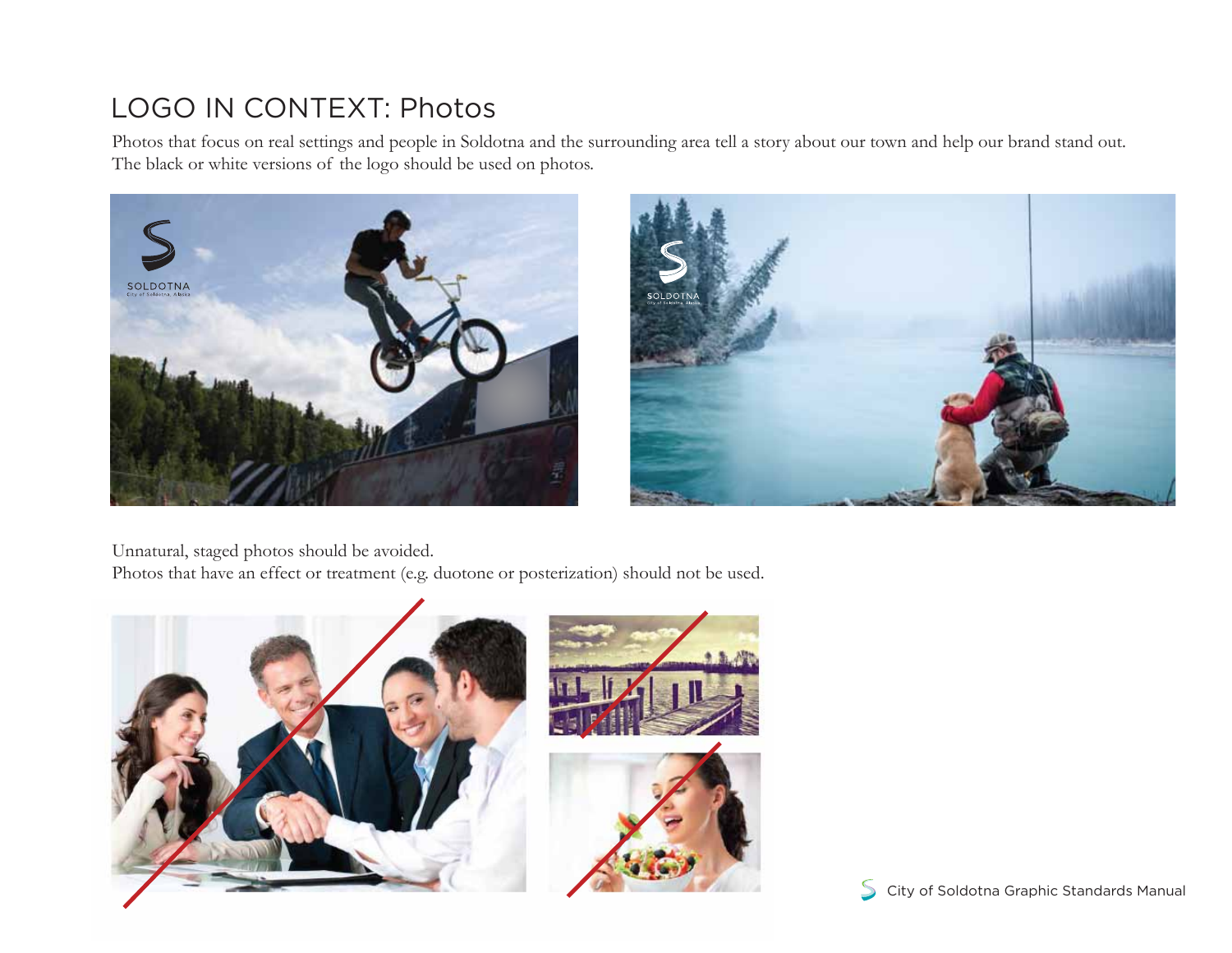# LOGO IN CONTEXT: Local Area Logos

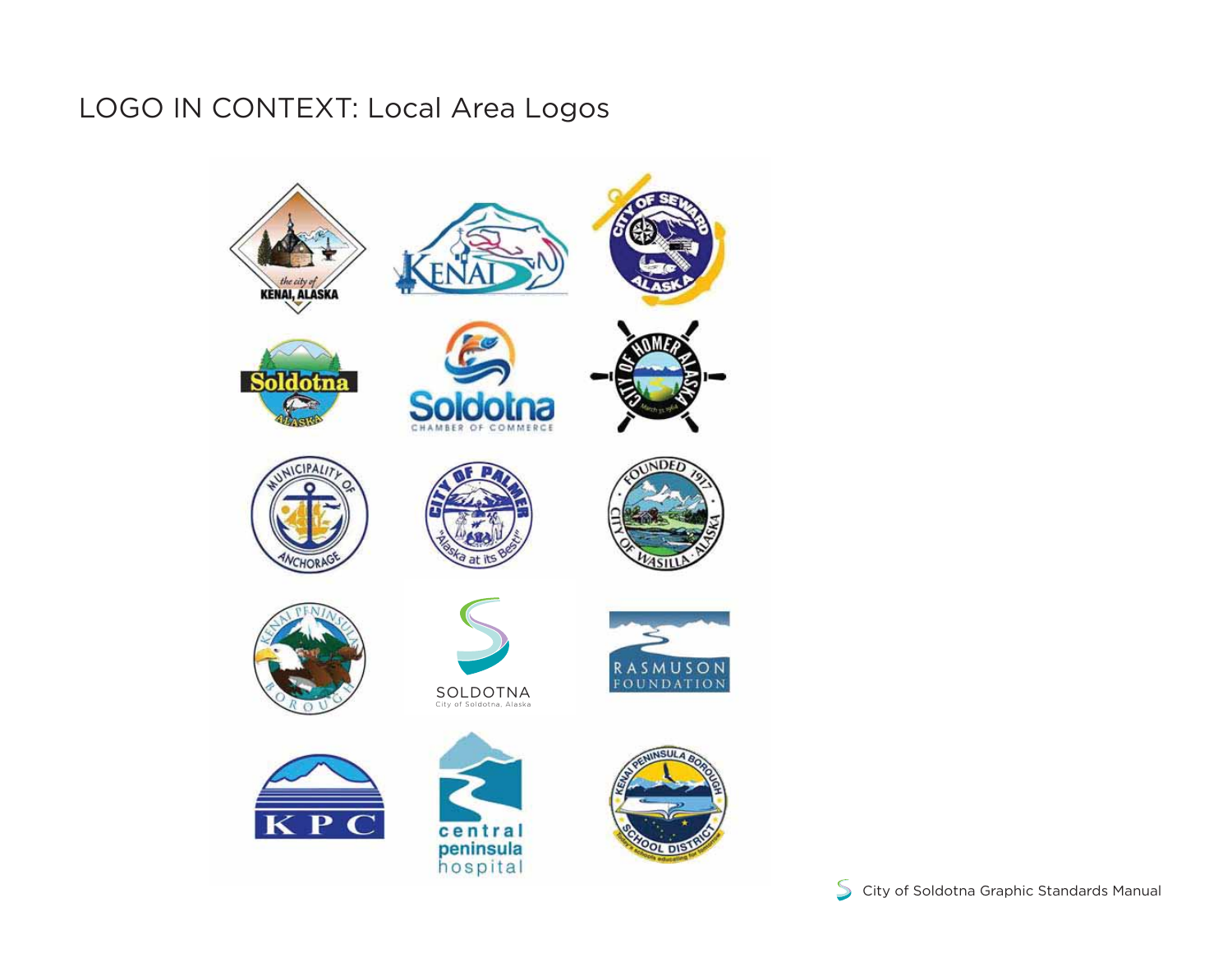# LOGO IN CONTEXT: Various Samples



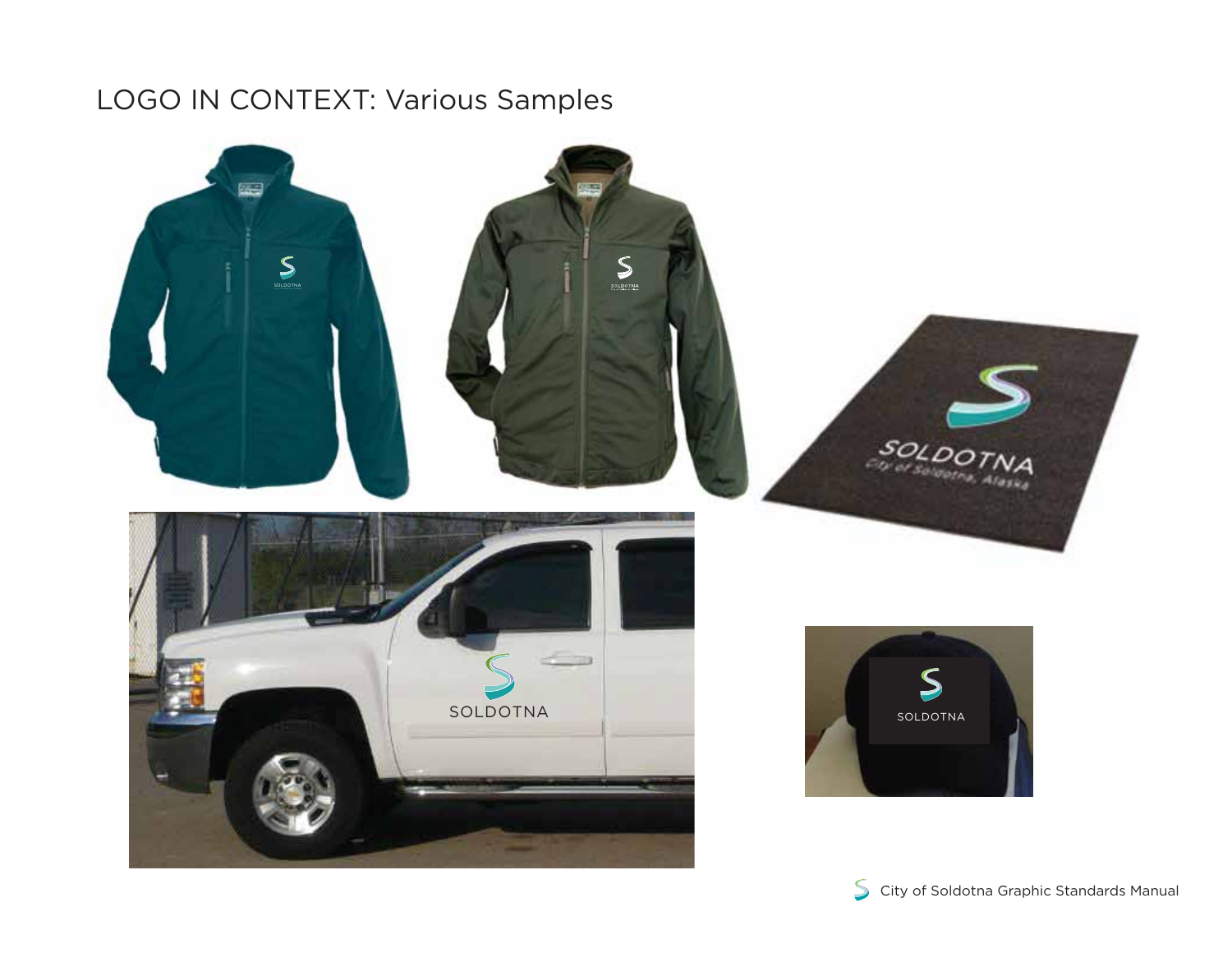## SAMPLES: Street Banner Concepts









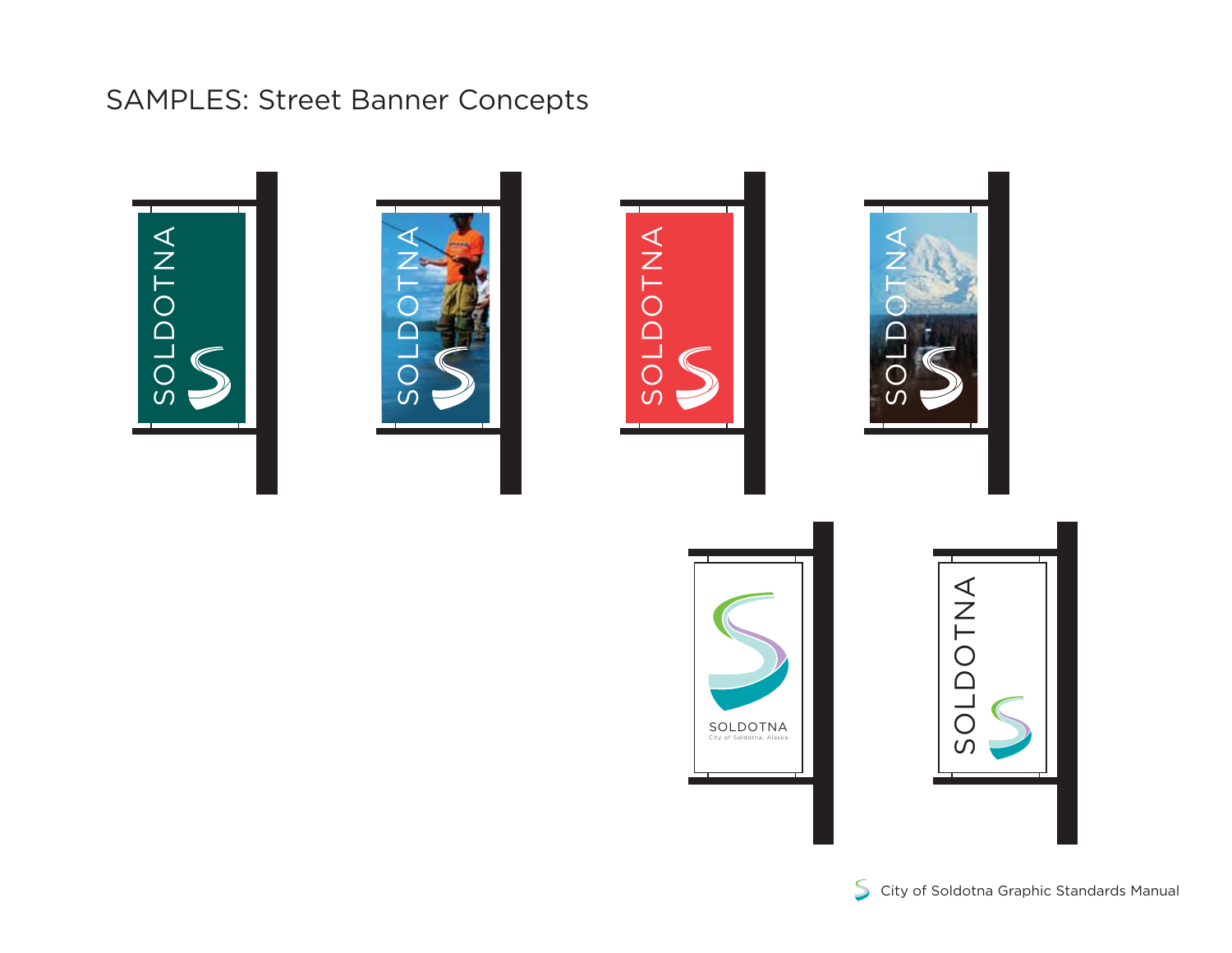# SAMPLES: Business Cards and Email Signature

#### BUSINESS CARDS

Below are business card samples using different colors for each department.



#### EMAIL SIGNATURE

For the body of emails, please use Myriad Roman or Garamond fonts.



Logo at .5" width Text is Myriad Roman 11 pt

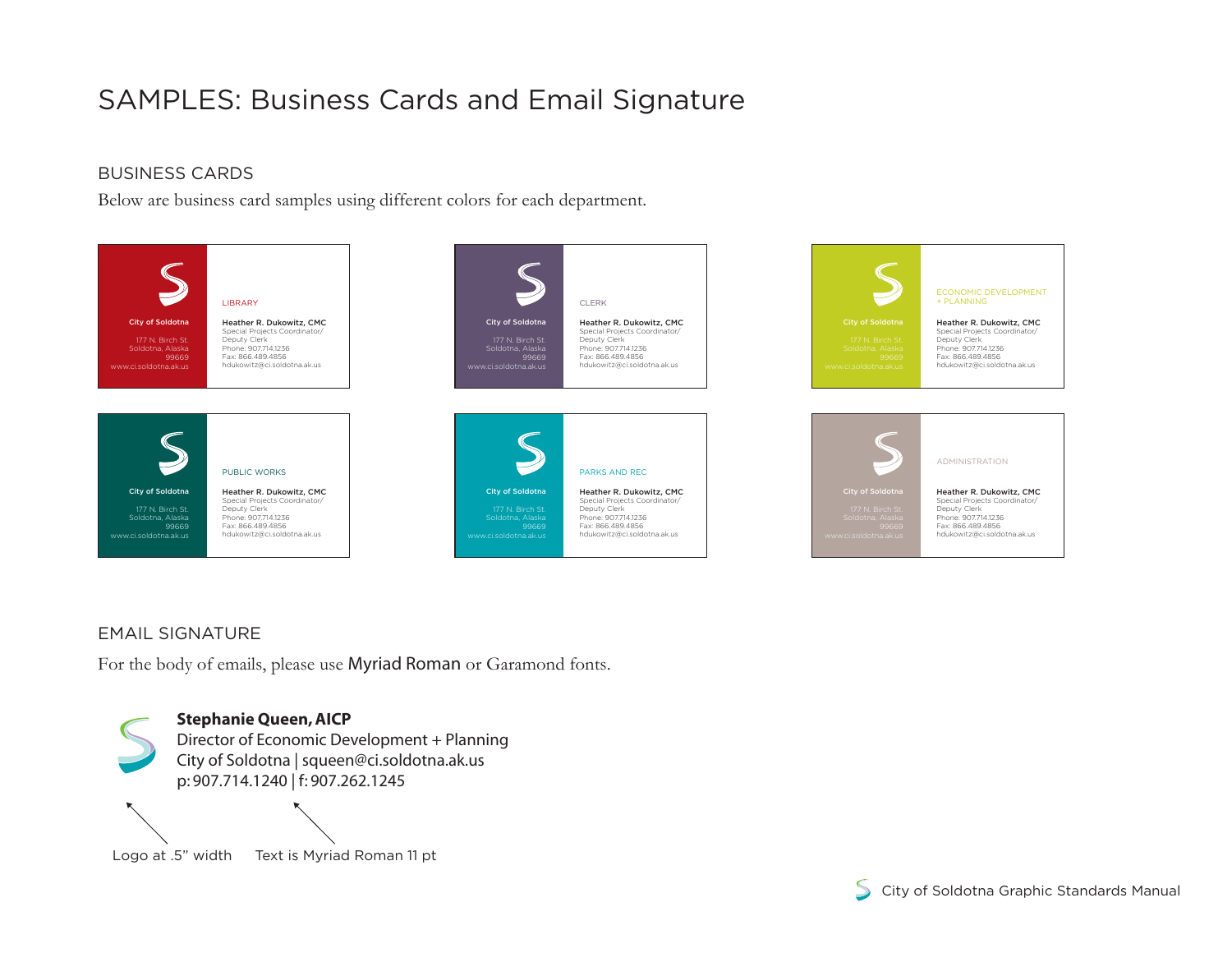

**Planning Department** 177 N. Birch St. Soldotna, AK 99669 Phone: 907.XXX.XXXX Fax: 907.XXX.XXXX www.ci.soldotna.ak.us

Hello, Greetings,

Garamond Regular 12pt font is good for large quantities of text. Cupcake ipsum dolor sit amet pastry danish cookie. Liquorice marzipan liquorice gummi bears jelly beans liquorice soufflé. Donut I love soufflé gingerbread ice cream soufflé topping biscuit. Jelly-o applicake gummi bears I love powder wafer dessert.

Cupcake ipsum dolor sit amet pastry danish cookie. Liquorice marzipan liquorice gummi bears jelly beans liquorice soufflé. Donut I love soufflé gingerbread ice cream soufflé topping biscuit. Jelly-o applicake gummi bears I love powder wafer dessert.

Garamond Regular 12pt font is good for large quantities of text. Cupcake ipsum dolor sit amet pastry danish cookie. Liquorice marzipan liquorice gummi bears jelly beans liquorice soufflé. Donut I love soufflé gingerbread ice cream soufflé topping biscuit. Jelly-o applicake gummi bears I love powder wafer dessert.

Cupcake ipsum dolor sit amet pastry danish cookie. Liquorice marzipan liquorice gummi bears jelly beans liquorice soufflé. Donut I love soufflé gingerbread ice cream soufflé topping biscuit. Jelly-o applicake gummi bears I love powder wafer dessert.

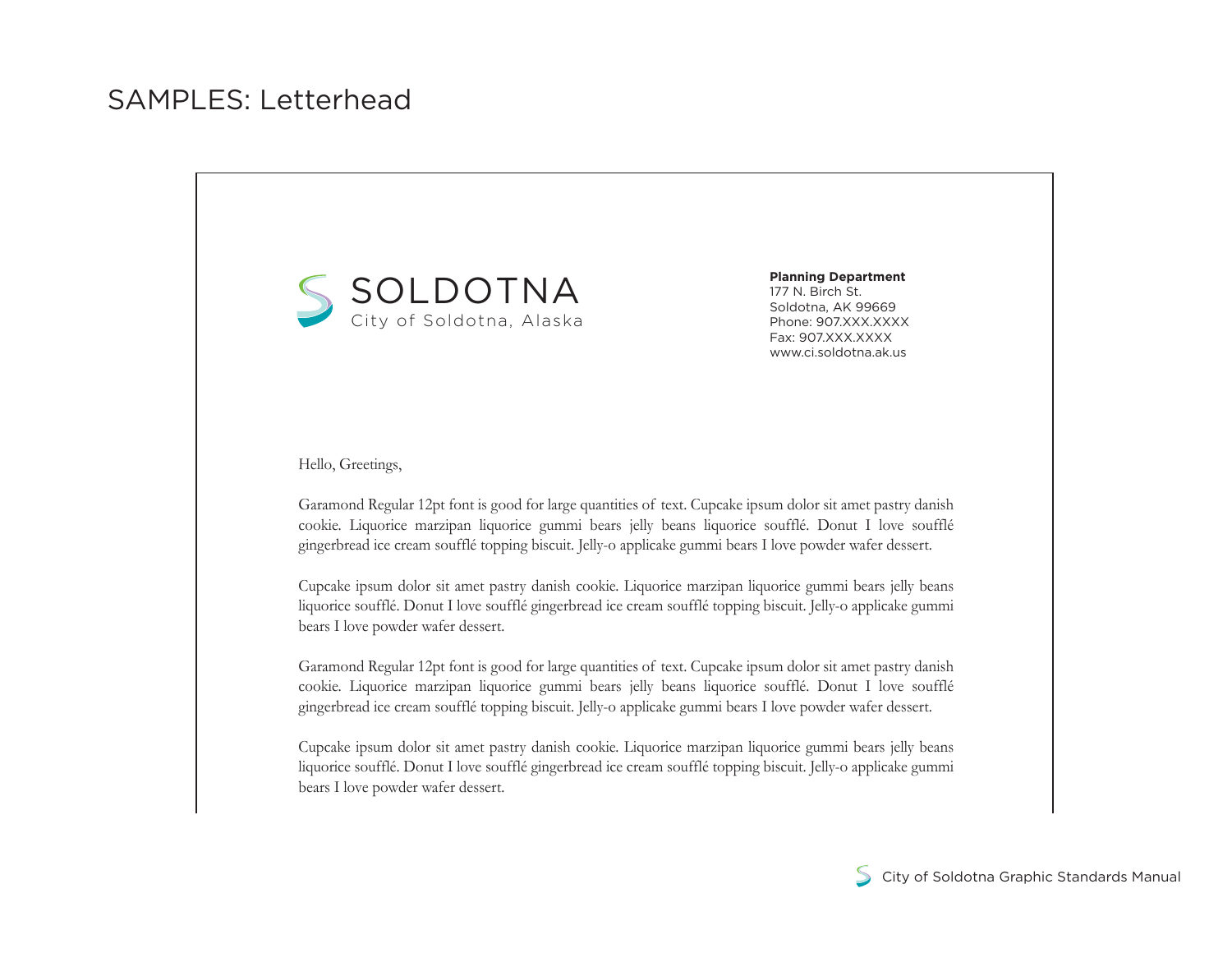#### SAMPLES: Newsletter



## **City Announces New Storefront Improvement Program**

**Matching grants** to fund exterior improvements to businesses on the highway corridors

In April 2011, the City adopted a new longrange plan, Envision Soldotna 2030. Among the many goals in the plan were several directly related to creating a more vibrant downtown, beautifying the highway corridors, and ensuring a healthy economy by supporting local businesses.

To achieve these goals, the City has initiated a new Storefront Improvement Program (SIP), intended to revitalize Soldotna's commercial core by stimulating additional private investment in our local businesses. By partnering with local businesses to fund exterior improvmenets, the program aims to boost traffic, increase property values, and improve the overall look of our community.

The SIP is a reimbursable grant, which can fund up to 50% of the cost of eligible improvements, up to a maximum of \$5,000. Grant funds are paid as reimbursement upon completion of approved work.

The first year of the program will focus on businesses located on the Kenai Spur and Sterling Highways. Eligible participants include property owners and business lessees with written authorization from the property owner.

The SIP can fund a variety of improvements, including:

> storefronts; signs and graphics; windows; exterior lighting; canopies and awnings; painting and masonry work; permanent landscaping; and accessibility improvements.

Some properties - such as structures primarily in residential use and new construction less than 5 years old - are ineligible for the program. For a full list of program requirements, please contact the City for the official program guidelines.

The application process is simple, and begins with the submittal of an application form and brief project description. A selection committee at the City will review applications on a first-come first-served basis, and select those projects they feel offer the greatest<br>public benefit to the community. If selected, additional design assistance will be available for your use at no cost from one of several local design professionals.

If you would like more information about the program, or are ready to submit an application, please contact: Stephanie Queen, Planning Director City of Soldotna | 177 N. Birch Street 714.1240 | squeen@ci.soldotna.ak.us